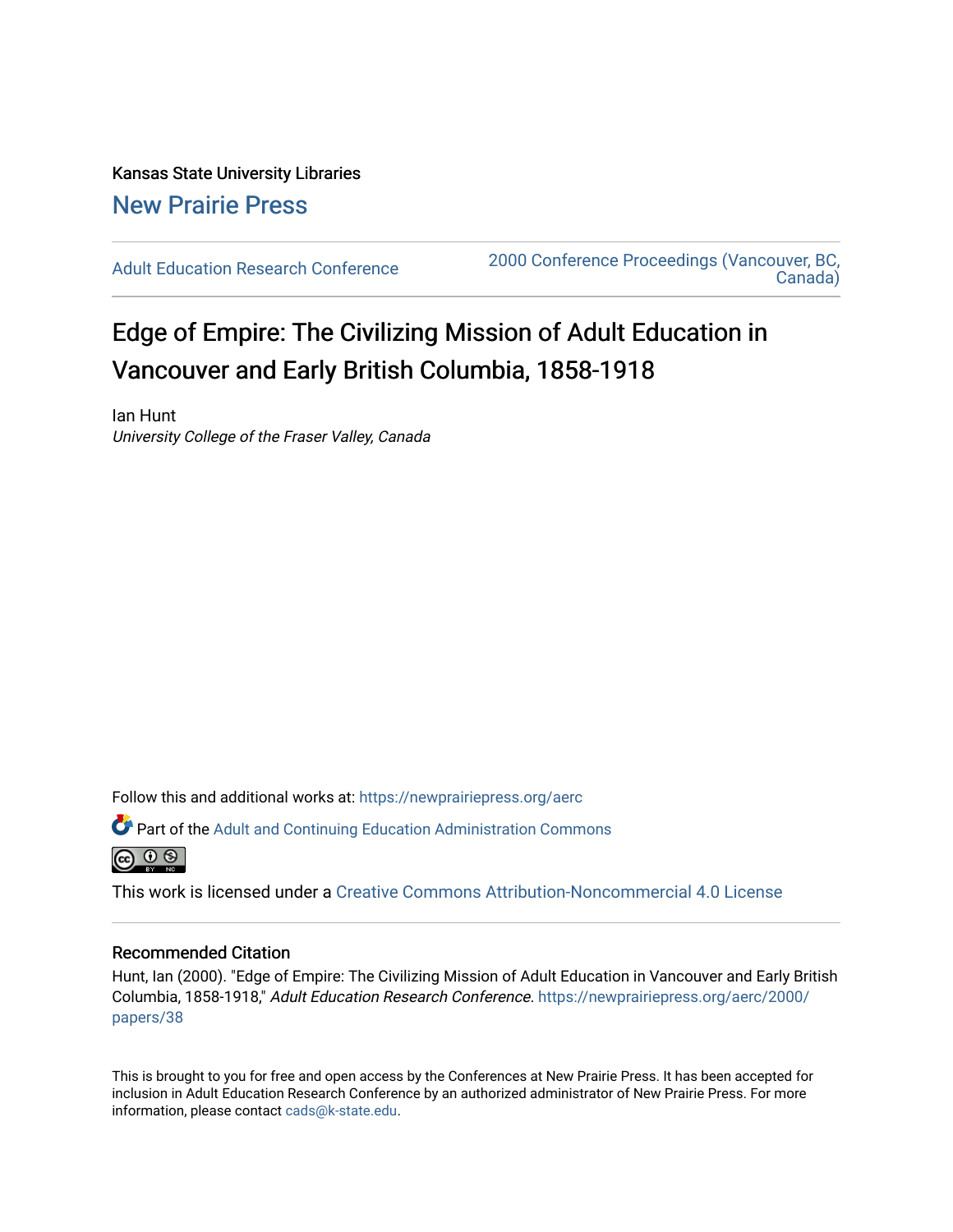### **Edge of Empire: The Civilizing Mission of Adult Education in Vancouver and Early British Columbia, 1858-1918**

Ian Hunt

University College of the Fraser Valley, Canada

**Abstract**: *Throughout the British Empire, an educational mission was established under imperialism's patronage, to study and categorize the new world, and to bring civilization and culture to the colonies. Nineteenth and early 20th century British Columbia was no exception. The civilizing mission of colonizers was to bring to British Columbia some of the finest of British and European cultural sensibilities – to make British Columbia British.*

British Columbia may be said to have a standard comparable, at least in essential features, with the most highly developed social organization elsewhere. Its communal characteristics are not, it is needless to say, evolved from local and primitive conditions, but transplanted from the most highly civilized parts of the British Empire. . . With . . . churches, schools, lodges, social forms, oldtime recreations– all re-established on former lines[--]it is often a surprise to newcomers, who have associated life in the "wild and woolly West" with bears, cowboys, Indians, bowie-knives and desparadoes [sic], to find that they are still far away from the danger of being eaten up by wild beasts, tomahawked and scalped, or shot at sight. They find a state of society almost identical with that which they left. (R. E. Gosnell, Year Book of British Columbia, 1897)

R. Edward Gosnell, Provincial Librarian and Archivist, and Secretary to the Premier of British Columbia*,* wrote the *Yearbook* as his part of the campaign to establish British Columbia as a place of note on the map of the still expanding British Empire. A well-known British Columbian, he was altogether a newspaperman, a civil servant, and founder of the Provincial Bureau of Information. He was also an historian, an ardent imperialist, and a founding member of Vancouver's premier amateur learned society, the Art, Historical and Scientific Association (AHSA). Like many others, he firmly believed that British Columbia's destiny lay Aas a greater Britain on the Pacific, where British arts and institutions will expand under fresh impetus, "where the

British flag will forever fly" (Gosnell, 1897, pp. 413-414).

This idea of a British destiny, needs to be placed squarely into the geopolitical context of the 19th and early 20th centuries (Barman, 1996). For nearly four hundred years, Europeans had been colonizing huge parts of the world. By the mid 19th century, the British were pre-eminent among the imperia lists. British colonies were established in all regions, on all continents of the planet. British Columbia was one such colonial outpost.

During this period, with its Manifest Destiny reawakened, the United States also began to build its empire. By mid-century, it was expanding north and west. In 1846, the Americans annexed British territory to the south of modern British Columbia, down to the Columbia River in Oregon. Later, in 1867, on the day after Canadian confederation, the United States purchased Alaska from the Russians. British Columbia found itself flanked by the United States on two sides. Moreover, in 1858, upwards of 20,000 prospectors had shipped out of San Francisco for the Cariboo gold fields, swamping the small non-aboriginal population of British settlers. Few of these prospectors were British. Aside from the colonial government, the Royal Navy in Victoria, the Royal Engineers in New Westminster, and a few British settlers, there was little to forestall eventual annexation. With British Columbia as the land bridge between the abundance of the new Alaskan frontier and a rapacious American empire to the south, the question at the time, in many minds, was, will – and can – British Columbia remain British?

Central to the imperialist project was the role of education, and particularly of adult education, in the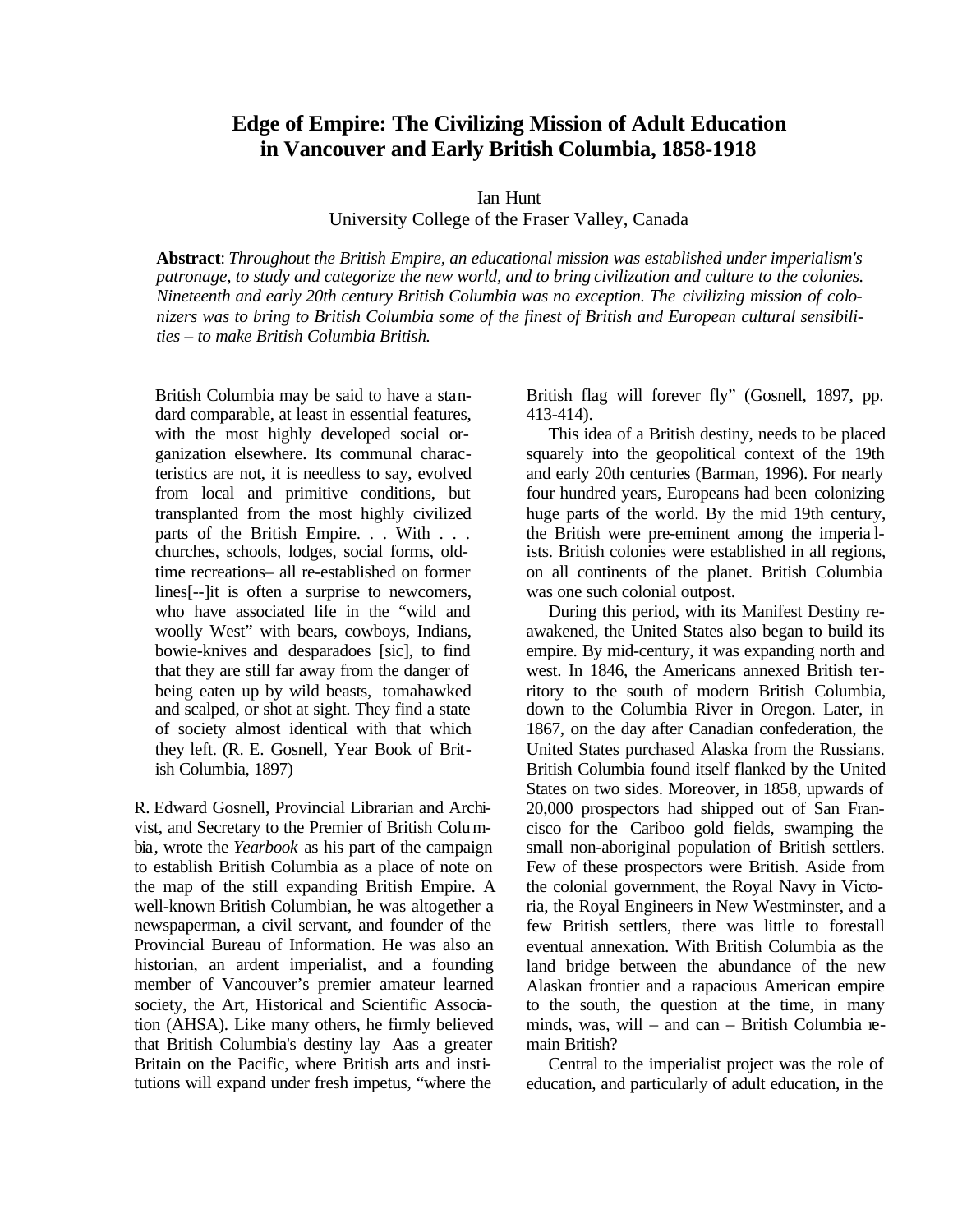process of colonization. Throughout the colonized world, a

wonderful spectacle . . . of learning, from arboretums to zoos . . . were established under imperialism's patronage, it [being] not difficult to argue that the whole venture had about it something of a great public education project intent on bringing the world together under the roof of European learning (Willinsky, 1998, p. 4).

According to Willinsky (pp. 26-27),

the intellectual interests of imperialism could be characterized as reflecting a particular 'will to know.' At its root was a desire to take hold of the world, and it was the equal, in its acquisitiveness, to any financial interest in empire . . . This will to know became an integral part of the economic and administrative apparatus of imperialism, and in the process I was too often dedicated to defining and extending the privileges of the West.

The imperialist agenda, according to Edward Said (1995), was about "power using knowledge to advance itself" (p. 4). Learning and education would serve in the Europeanization of the world.

 Educated European and especially British immigrants, on foreign shores, would bring with them what Said (1978) has called their "imaginative geography" of the world. In that geography, Europe was the centre of civilization. The rest of the world, in contrast, was less civilized--or uncivilized; it was mysterious, barbarous and savage. Arriving with their imaginative geography, and their dreams of economic gain, these immigrants came to civilize this alien world, this distant other. In the face of backwoods brutishness, despondency, and Canadian whisky, there was among them an educated contingent who came with their middle-class and upperclass tastes and sensibilities. They worked, often tirelessly, in the new colonial homes to reinstate the literary, athletic and scholarly pursuits of the "old country." In short, they tried to recreate best of "Home" in their new environment (Cole, 1996; Harris, 1997).

The competition between political, economic and cultural ideals has been captured by Cole (1996), Harris (1997), and MacDonald (1996) in their analyses of immigrant life in the early life of the province. British Columbia's rich yet rugged geography drew the vast majority of settlers, hellbent on establishing themselves economically. Old world skills meant little; there was only limited agricultural land and there were few factories. New yet more rudimentary skills were all that were necessary in the extraction and primary processing of timber, fish and ore. Home ties, including regional culture and class position, were difficult to maintain in a polyglot population. Capital was king, and  $h$ bour was its consort. Conflict – both labour and racial – was the norm. In contrast, in some special "Edenic" places in the province, notably Victoria and the Saanich Peninsula, the Gulf Islands, and the Cowichan, Comox and Okanagan Valleys, British Columbia offered something akin to the setting and climate of Home, in the British Isles. Immigrants of more refined tastes and ideals found in these places, and in Vancouver, a more suitable environment in which to promote the high standards of British culture and civilization. Vancouver's place is especially important as it was here that capital and culture met.

My research focuses particularly on Vancouver. As the province's new metropolis, the situation in Vancouver echoed the competition of ideals found throughout the province. Born in the 1860s, of continental North American (as opposed to British) business interests (MacDonald, 1996), the nascent metropolis of the new Canadian province became the proving ground for the establishment of a civilization at the far edge of the British Empire. During the period until World War I, tens of thousands of newcomers streamed into the city, seeking adventure, prosperity, and new lives. The settlers were predominantly British (from the United Kingdom and from central and eastern Canada). Many certainly came from the British middle classes that Gosnell had hoped to attract. The majority of residents, before the Great War, were male, although the numbers of women and families were increasing rapidly, pushing the demand for a more civilized environment. A few Americans also continued to migrate north into British Columbia, after the initial influx during the Cariboo gold rush. Several thousand Asians, particularly from China and Japan, added to the city's makeup, in addition to the aboriginal Coastal Salish inhabitants. In fact, the Asian and aboriginal inhabitants were set outside the city's social boundaries. For most European resi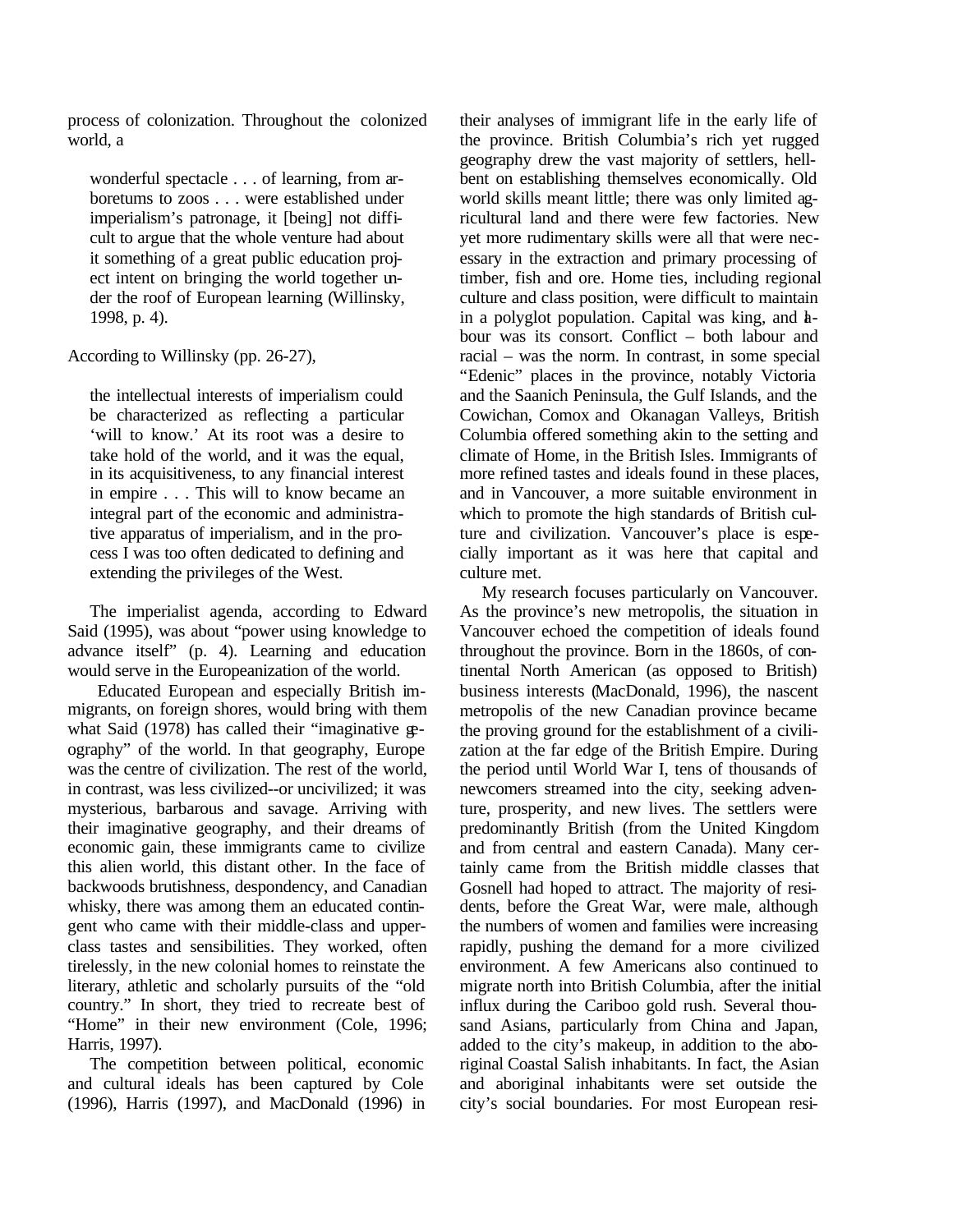dents they were beyond the pale of civilization. They were "other."

Adult education in the early life of Vancouver and British Columbia took on a primary mission of cultivating British literary, aesthetic and scientific tastes and skills amongst the immigrant population. In the years before World War I, such adult education was primarily of the nonformal variety, involving mutual learning in private associations and organizations. For example, in addition to the earliest literary and mechanics' institutes, there were Gosnell's Art, Historical and Scientific Association (AHSA), the Burrard Literary Club, the Arts and Crafts Association, the Women's Musical Club, the Men's and the Women's Canadian Clubs, the Naturalists' Field Club, the British Columbia Mountaineering Club, and the YMCA and YWCA. With its lectures and conversazione*s*, and its public museum, the AHSA was one of the earliest, and was the leading, of such organizations, in the development of Vancouver.

In the upheaval of transplanted lives, ideas were discussed, debated and tested in their new environment. Here, individuals in mutual association, worked to inform, indeed to form, the semblance of an aesthetic, historical, scientific, and civic culture in their new towns and cities. In some cases, "English for Foreigners" and job skills were taught as part of both cultural and Christian missionary work. Socially fragmented and isolated, far from home, these educational missionaries, these "devoted few" (Gertrude Mellon, AHSA, 1909) stood and advanced their beachhead of British civilization and culture. They worked together, through their inte llectual, scientific and cultural organizations to make and to keep British Columbia British. This study examines the values and interests that drove the formation of this variant of British civilization.

Culture, however valiant its mission, faced formidable foes. Indeed, as early as the beginnings of the City of Vancouver, after the arrival of the Canadian Pacific Railway in 1887, the missionaries of culture and civilization stated quite clearly who their foes were and what was needed. For Gertrude Mellon, prominent social activist and "mother" of the Art, Historical and Scientific Association, it was the "usual concomitants of all the nationalities." For Mellon, they were "all bent on one goal, the partic ipation in the wealth and natural advantages of a glorious heritage not yet encroached upon by the hand of man." If not restrained, she said, "a harvest

of corruption and unhealthy surroundings" would be the natural consequence (Gertrude Mellon, AHSA, 1909). Restraint for Mellon, as for others, meant civilizing and refining, for inspiring taste and a spirit of inquiry, and for providing rational (i.e*.,* healthy) forms of recreation. Restraint also meant consciously including as members both socially active women and the more prominent of one of the city's "barbarian" groups, the Japanese. In recognition of the role of women in the formation and management of the association, the AHSA elected women to both the vice-presidency and presidency. And significantly, until the City built a public museum for the AHSA collection, in 1905, the association counted a few Japanese diplomats and clergymen among its executive membership.

Among other such foes, targeted for the civilizing mission, were professionals, businessmen, and skilled workers – "all sorts and conditions of men and women who regard their daily vocations as something higher than mere wage earning drudgery" (Robert Mackay Fripp, AHSA and Arts & Crafts Association, 1900). At risk of the seamier parts of boomtown life, the YMCA and YWCA targeted those "Young men [and women]... way from home and moral restraint . . . on the downward road to destruction" (Vigilant, author of a letter-tothe-editor in support of a YMCA, 1886). For young adults, a "social resort" was required for protection; rational recreation; moral, intellectual and vocational training; and spiritual uplifting. Businessmen and corporate leaders, so moved by "that American spirit which keeps us all moving under high pressure" (H. J. deForest, AHSA curator, 1906) were another object of attention. So were professionals whose tastes ought to be more refined– "a people apparently so devoid of excellence in the practice of the Art [Architecture]" (Robert Mackay Fripp, AHSA/Arts & Crafts, 1899). All were targets of the civilizing mission. Even the oft-feared "great masses of people" were to be included. For the "great masses," the AHSA created a public museum – a necessity of every highly civilized community," designed to provide them with a place for "recreation and happiness . . . to think and study and from such casual visits [to] carry away a desire and intention to further investigate and receive educational benefits from" (Will Ferris, "HSA curator, 1911). What sort of education depends on how one understands and values the artifacts and curios on display, the "spoils of the empire," as Willinsky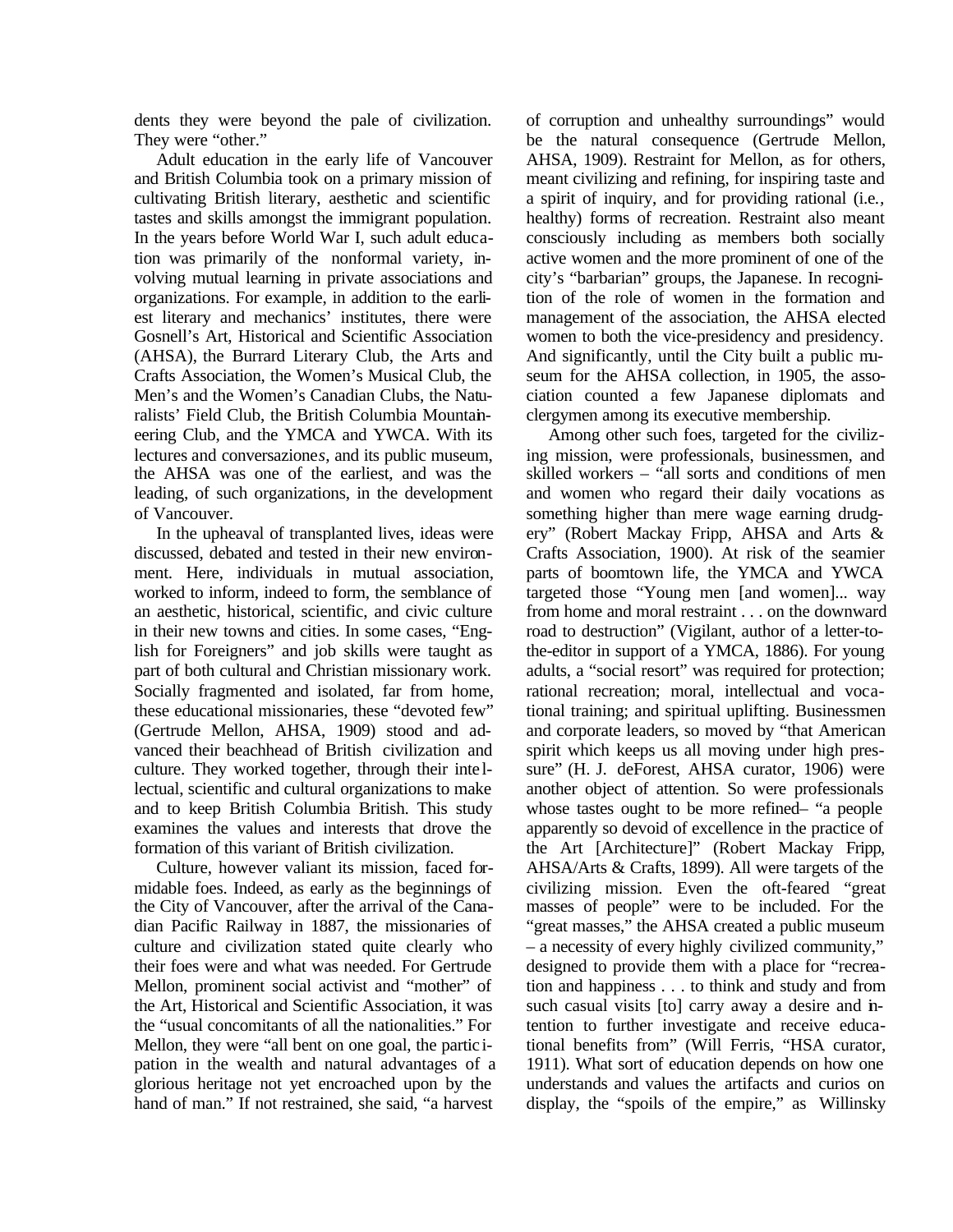(1998) would say. Finally there were those in the environment who as "savage and uncivilized peoples [local First Nations peoples]" (Charles Hill-Tout, AHSA, 1917) were not to be included, except as objects of study. As Hill-Tout said, in his address to the AHSA, and particularly to the business community, these savages "reveal to us the steps and stages by which the advanced races of the world have reached their present intellectual position and attainments, and because they show us the origins and meaning of many of our own customs and beliefs."

Now it must be pointed out that these educational missionaries were not of a single group; they represented separate, though often overlapping constituencies, and they conveyed somewhat different messages. The AHSA held the premier position in the local society, and its membership reflected that of the most educated and the most prestigious citizens, including executive members of the CPR. Similar memberships could be found in the Women's Musical Club, drawing especially from the new Tudor Revival mansions of Shaughnessy, and to a lesser extent, the Canadian Clubs with their businessmen and wives. The Arts and Crafts Association, on the other hand, incorporated the more Romantic and communitarian philosophies of John Ruskin and William Morris. It included as members anyone skilled in the arts and crafts, from architects and photographers to bakers and cabinet makers. A contingent of women artists, supported by a constitutionally guaranteed vice-presidency, rounded out this daring group. The natural history associations also reflected more cosmopolitan memberships, including stenographers and school teachers. The membership of these clubs and societies generally reflected the dominant English and Anglican elements of the local population. Finally, and in contrast, an even more modest and inclusive membership filled the ranks of the YMCA and YWCA, as well as the Burrard Literary Club (BLC). While their leadership represented the business community, the Y's and the BLC general membership were more Canadian, Scottish, Irish and Welsh, and more middle-brow Protestant (Presbyterian, Methodist). Their members included a preponderance of skilled tradesmen and apprentices, clerks, and in the case of the BLC, at least one Japanese diplomat. The popularity of the 'Y' idea is such that other 'YMCAs' also existed in Vancouver: the Chinese YMCA, the YMCA (Japanese

Branch), and the Jewish Young Men's Christian Association [sic]. The leading clubs and societies, such as the AHSA, were quite English and Anglican. Regardless of social position and organizational goals and programs, the message of all the associations always pointed towards the value of mutual learning and enlightenment, art and nature, culture and civilization.

Hear, for example, the inspirational words of Reverend Norman Tucker, rector of Vancouver's Christ Church (Anglican) Cathedral. He is addressing the Earl of Aberdeen, Governor-General of Canada, at the opening of the 1894 Exhibition of the Art, Historical and Scientific Association. Note his references to the issues of both race and greed. His words are Romantic and a touch Utilitarian. As Tucker tells his audience, the AHSA aims

to cultivate a taste for the beauties and refinements of life; to pursue studies that raise the mind above the materialising struggle for existence; to surround our community with the works of taste and beauty; to inspire our minds with the great deeds of our fellow-men and especially of our Yellow-countrymen; to explore the mysterious treasure house of nature and to admire and to utilize the marvellous forces concealed in her bosom – In one word, to appeal to our higher instincts and to develop our higher powers.

As uplifting and inspiring as Tucker's words are, the link to the Empire is clear. He was speaking to the Governor-General of Canada, Queen Victoria's official representative. Thirteen years later (1907), in his inaugural address at the formation of Vancouver's Canadian Club, the next Governor-General, Earl Grey, directly links the ideals of Empire with the goals of learning and civic enlightenment. Earl Grey also points to the need for reorientation away from London, towards Canada: "Use your Club as a window through which the best and the purest light of the United States, of the Old World and of the New, can shine upon the life of your town, and by the warmth and brightness of their rays contribute to the enlightenment of your city." By 1913, however, President Elizabeth Rogers (Women's Canadian Club) strongly reasserts the link between learning, Empire and the highest of civilization: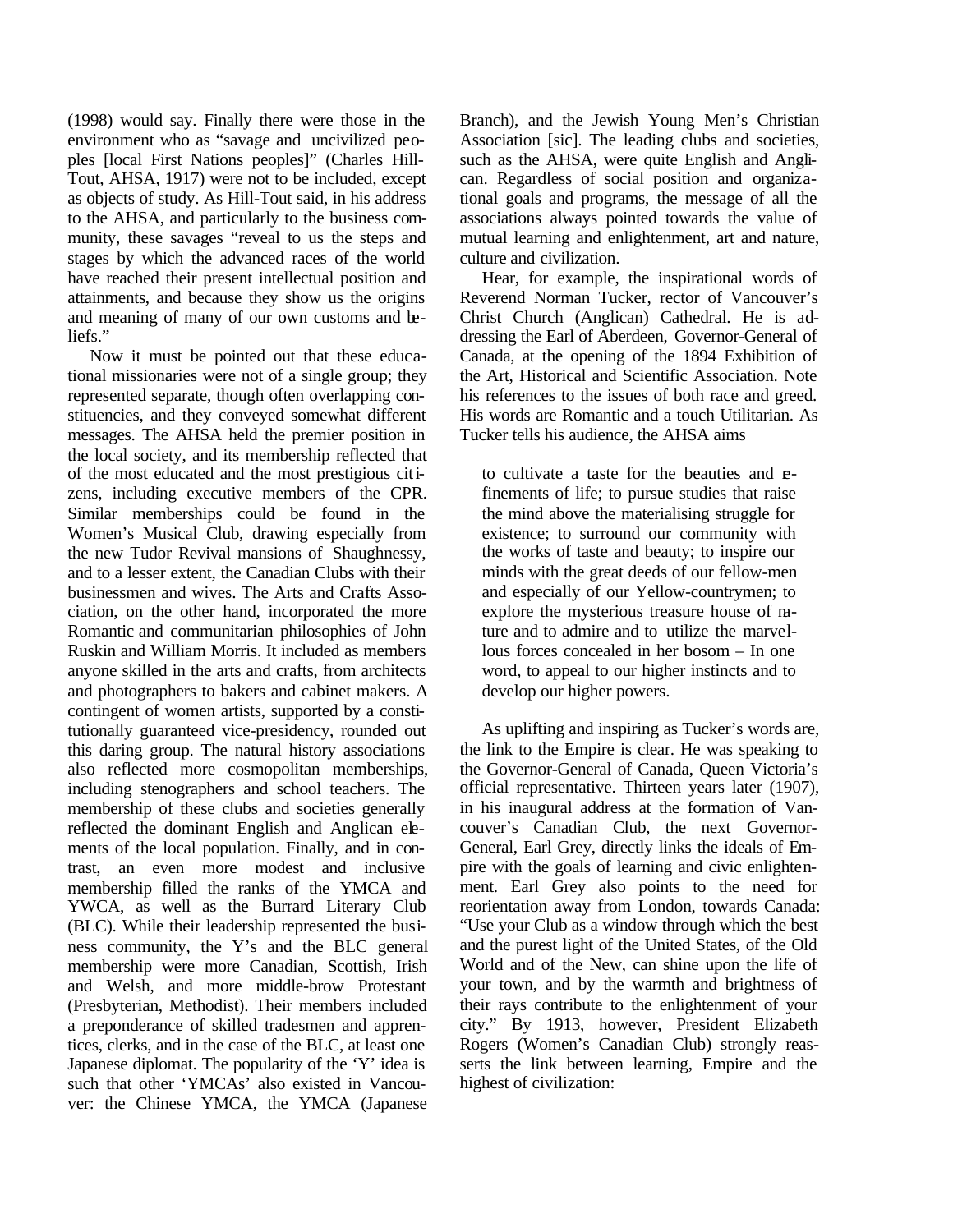[T]he splendid vision grows and unfolds an ideal such as no people, from the earliest dawn of time have beheld, the ideal of a great and multiplied and extended British civilization, which we here, and men abroad may unite in declaring to be one of the most beneficent instrumentalities ever given to the world.

Behind these statements is the noteworthy fact of overlapping memberships between the AHSA and the two Canadian Clubs, and the struggle over patriotism and allegiance.

The link between learning and Empire was not just at the most obvious geopolitical level. It was also apparent in the origins and actual programs of learning within the whole array of mutual enlightenment associations. All of the associations, except possibly the Canadian Clubs, exemplified British models. They were founded largely by British immigrants. And they concerned topics and issues in common with British and colonial needs and activities.

Willinsky (1998) points out the Imperial goals of collecting, classifying, displaying and educating others about the natural order of the world. In addition to the public exhibitions of the AHSA and the Arts & Crafts Association, it was also important to bring to Vancouver an understanding of the world. To wit, the AHSA program in 1909, for example, ranged widely, from "The Early Bibliography of the N.W. Coast," "Huxley's Life Work," "Ancient Cities of the Euphrates Valley," "Moral Significance of the Fine Arts," "A Trip through West Africa" and "Wireless Telegraphy." And at home, there was a need to acquire a Aknowledge...of the fauna, flora and geological formations of this negihorhood [sic]" (Naturalists' Field Club, 1906). Put more eloquently in his 1912 lecture before the B.C. Mountaineering Club, Provincial Biologist and member John Davidson intoned:

Keep on! And show us that your mental faculties are equal to your physical powers, that you are able to force your way through the dense bush of elementary botany, ascend to the summit and obtain the wider view which results from your overcoming obstacles, and rising to a higher level than that which you started.

Similarly, in a plea for literary societies, W. R. Dunlop in 1914 argues that:

The Literary Society . . . apart from the social function it may fulfil, has too often been regarded with a passive complacency by the majority.... Yet it deserves practical recognition. If not a brilliant electric light it is at least a lamp; and its members, like [R. L.] Stevenson's lamplighter, are helping to 'knock a luminous hole in the dusk.'

In all the associations, questions arose over the utility of intellectual and aesthetic cultivation in the rugged, undeveloped, capitalistic West. Each association addressed the issue in its own way, with le ssons provided in arts and crafts, scientific research, historical study, music, and debate and public speaking. It was not an easy balance, but a necessary one, particularly if the more noble ideas were to survive rather lean support and to find expression. In the most practical and commercial of the mutual learning associations, the YMCA, with its emphases on sport and spiritual development, the question was answered this way: "The higher purpose of the work is to make possible a larger life, a broader mental horizon and the development of a manly, Christian character. It is at the same time specially adapted to increase the immediate efficiency and earning capacity of the students" (*Annual Prospectus*, 1909). Vancouver's YMCA started the city's first public program of adult vocational education in 1906. So successful was this experiment that, in 1910, the Vancouver Board of Education took it over.

In conclusion, associations for adult education in British Columbia were formed and worked diligently to place their stamp on the formation of the new colonial civilization. While they could not fully recreate Gosnell's British life on Canada's North Pacific coast, they did play a prominent role in articulating and shaping the social actions of many elements of the city's population. And while the press always seemed to be towards utility and American-style "efficiency," there was modest success in creating local exemplars of what may be seen as the 'light' of British civilization, in the 'darkness' of rainforest and rough streets. Sadly, the boundaries of class and racial distinction were also re-asserted. Indeed, the cultivation of the higher elements of British civilization served to legitimate